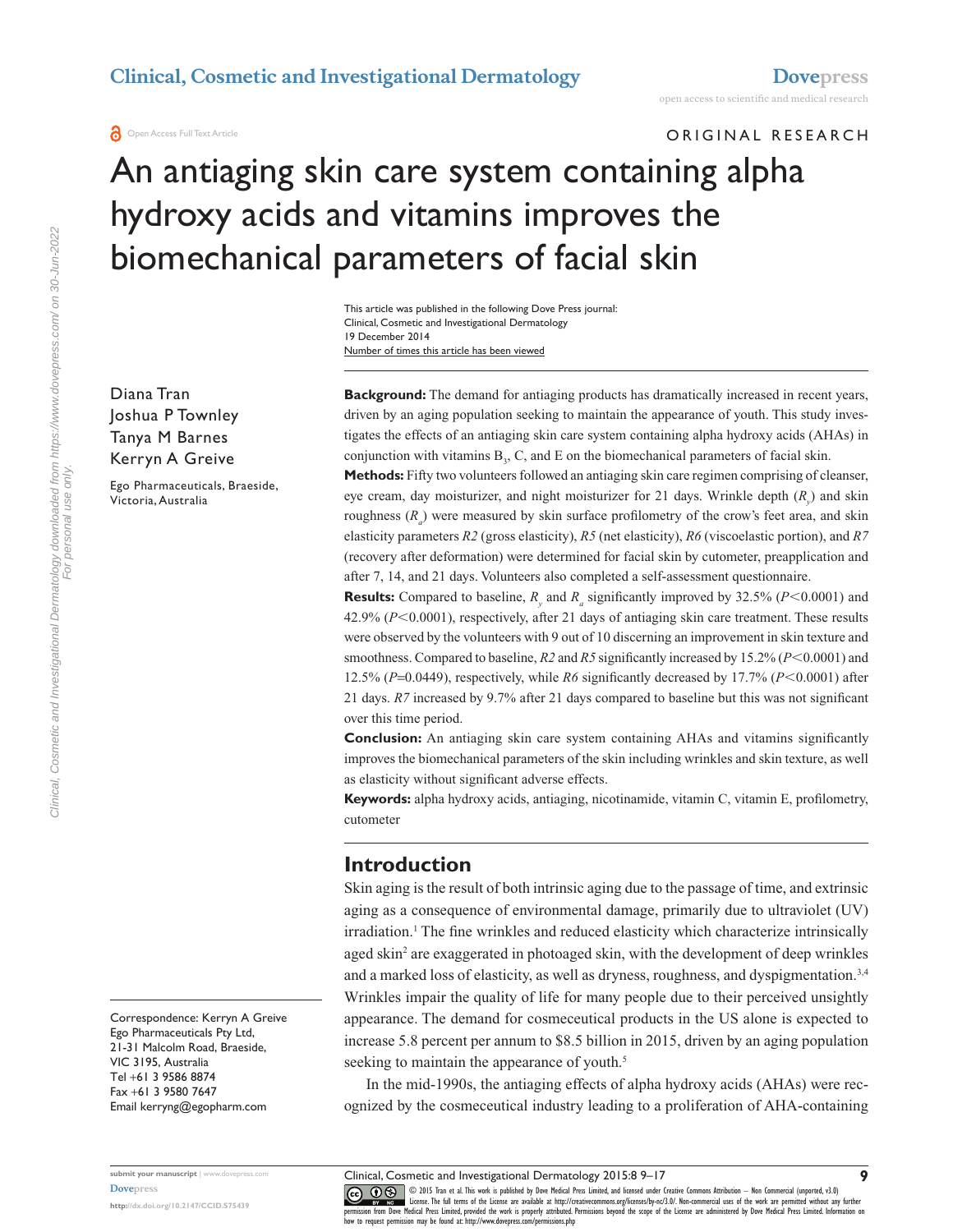antiaging products.6 AHAs are a group of hydrophilic organic acids which contain a carboxylic acid moiety with an adjacent hydroxyl group in the alpha position.<sup>7</sup> The most commonly used AHAs are glycolic acid and lactic acid, although malic acid, citric acid, pyruvic acid, tartaric acid and others have similar functionality.<sup>8</sup> The antiaging benefits of AHAs have been known for many years. In ancient times, Cleopatra was said to bathe in sour milk, which contains lactic acid, in order to give her skin a youthful appearance.

The exact mechanism of action for topical AHAs is still unknown, however the most widely accepted theory is that AHAs remove calcium ions from epidermal cell adhesions by chelation.7 This results in weakening of the intercellular adhesions which has an exfoliating effect by causing the shedding and flaking of dead and dry cells.<sup>7,9</sup> The reduced calcium levels also promote further cell growth while slowing cell differentiation, thereby lessening the appearance of wrinkles and making the skin look younger.8 AHAs may also promote increased gene expression of collagen and hyaluronic acid in the dermis and epidermis, which in turn improves plumpness and hydration of the skin.9

In addition to AHAs, certain vitamins have also been shown to be provide antiaging benefits. Nicotinamide is the water-soluble, active form of vitamin  $B_3$ . Topical nicotinamide has been shown to improve fine lines and wrinkles, hyperpigmented spots, red blotchiness and sallowness (yellowing), as well as elasticity.10,11 In addition, nicotinamide has been demonstrated to increase the skin's production of collagen and ceramides, and to stimulate keratinocyte differentiation, leading to improved barrier function and skin appearance.<sup>12</sup>

Ascorbyl tetraisopalmitate is a unique oil-soluble vitamin C derivative which has superior percutaneous absorption compared to other vitamin C derivatives. Vitamin C is an antioxidant which is required for collagen synthesis.<sup>13</sup> Topical vitamin C has been shown to protect the skin from UV induced damage by reducing the amount of free radical formation.13 It has also been suggested that vitamin C reduces wrinkles and may help to repair age-related skin damage.<sup>13,14</sup>

Tocopherol, also known as vitamin E, is an important freeradical quenching, lipid soluble antioxidant.15,16 Vitamin E has been shown to prevent UV-induced skin damage, and can also improve moisture content and barrier function of the skin.<sup>16</sup> Further, vitamin E has been demonstrated to reduce fine lines and wrinkles and improve skin smoothness.<sup>15,16</sup>

This study investigates the effects of an antiaging skin care system containing AHAs in conjunction with

vitamins  $B_3$ , C, and E in healthy Caucasian women. Specifically, the biomechanical parameters of wrinkle depth  $(R_y)$  and skin roughness  $(R_a)$  were measured by skin surface profilometry of the crow's feet area, and the skin elasticity parameters *R2* (gross elasticity), *R5* (net elasticity), *R6* (viscoelastic portion), and *R7* (recovery after deformation) of facial skin were determined by cutometer preapplication and after 7, 14, and 21 days following the antiaging skin care regimen. Volunteers were also asked to complete a self-assessment questionnaire.

# **Materials and methods** Topical preparations

The formulations studied were: Elucent Anti-aging Gentle Cleanser (Ego Pharmaceuticals Pty Ltd, VIC, Australia) containing 1% lactic acid, 1% glycolic acid, vitamins  $B_3$  and  $E$ , water, glycerin, decyl glucoside, disodium cocoamphodiacetate, 1,2-hexanediol, caprylyl glycol, xanthan gum, silica, titanium dioxide, tin oxide, panthenol, *Avena sativa* (oat) kernel extract, and ascorbyl tetraisopalmitate; Elucent Anti-aging Eye Cream (Ego Pharmaceuticals Pty Ltd) containing 4% glycolic acid, vitamins  $B_3$ , C, and E, water, cyclopentasiloxane, glycerin, cetearyl alcohol, sodium PCA, paraffinum liquidum, panthenol, glyceryl stearate, 1,2-hexanediol, caprylyl glycol, cyclotetrasiloxane, PEG-100 stearate, xanthan gum, sodium polyacrylate, *A. sativa* (oat) kernel extract, disodium ethylenediaminetetraacetic acid (EDTA), and ammonium hydroxide; Elucent Anti-aging Day Moisturizer (Ego Pharmaceuticals Pty Ltd) containing  $4\%$  glycolic acid, vitamins  $B_3$  and E, water, dipropyl adipate, cyclotetrasiloxane, isostearic acid, silica, glyceryl stearate, magnesium aluminum silicate, PEG-100 stearate, cetyl alcohol, panthenol, titanium dioxide, 1,2-hexanediol, caprylyl glycol, glycerin, *A. sativa* (oat) kernel extract, dimethicone, xanthan gum, decyl glucoside, disodium EDTA, iron oxides, propylene glycol, and ammonium hydroxide with a broad spectrum SPF 30+; Elucent Anti-aging Night Moisturizer (Ego Pharmaceuticals Pty Ltd) containing 4% lactic acid, 4% glycolic acid, vitamins  $B_3$ , E and C, water, cyclopentasiloxane, paraffinum liquidum, cyclohexasiloxane, cetyl alcohol, cetearyl olivate, panthenol, sorbitan olivate, glycerin, *A. sativa* (oat) kernel extract, dimethicone, xanthan gum, sodium polyacrylate, ammonium hydroxide, disodium EDTA, butylphenyl methylpropional, citronellol, hexyl cinnamal, and linalool.

# Skin surface profilometry

Fifty two volunteers aged between 30 years and 55 years were enrolled in the study. Eligible volunteers were: Caucasian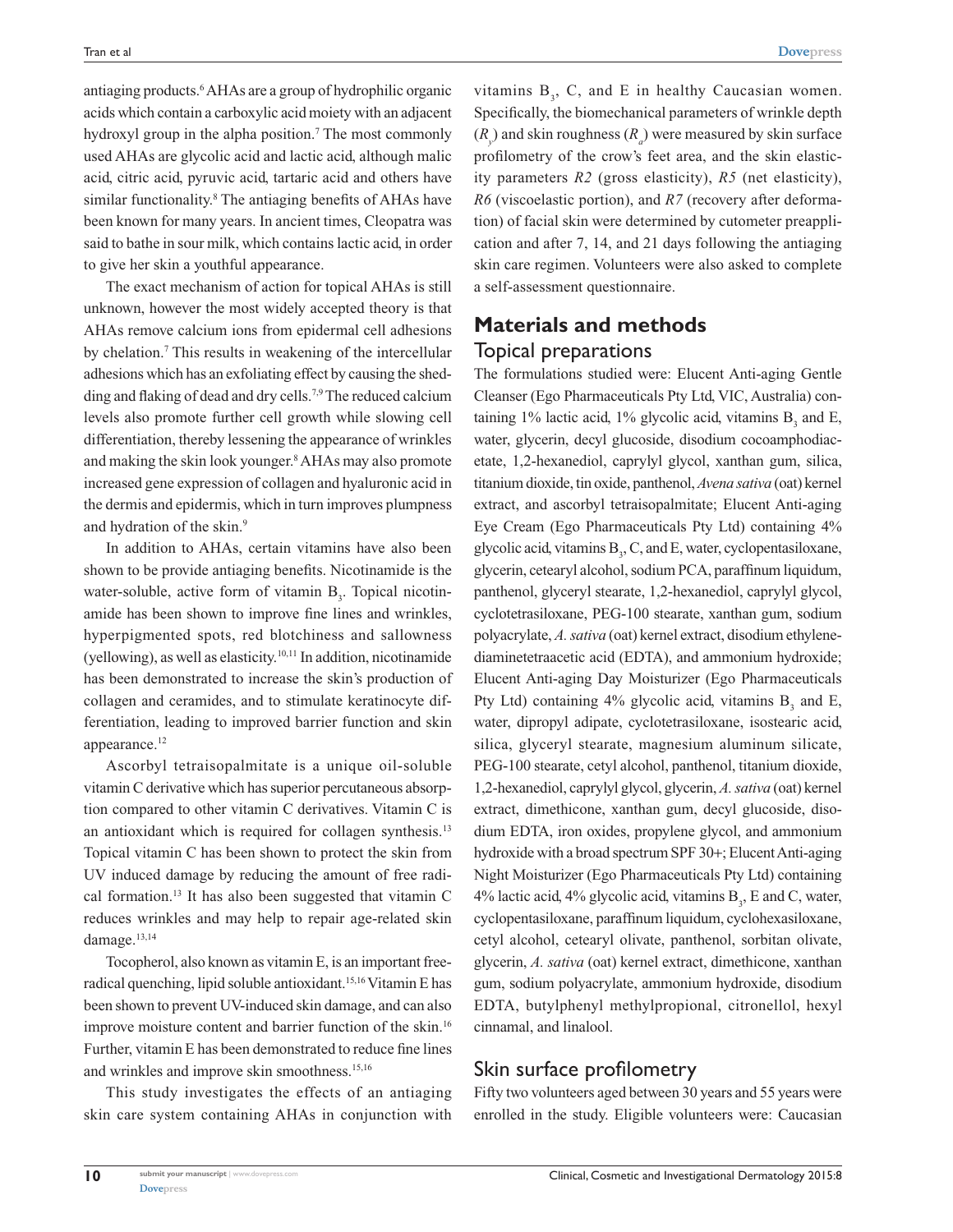females aged greater than 30 years; not taking medication or under the care of a doctor for a period of 1 month prior to commencement and throughout the entire test period; completed an extensive medical history form; free of any dermatological or systemic disorder that would interfere with results; had self-described dry skin; available for the study duration, gave written informed consent; prior use of products containing AHAs without any adverse effect; had no adverse effect to a 24-hour patch test screening to the test products. Exclusion criteria were: individuals under doctors care; taking medication which could mask or interfere with test results; history of sensitivity to cosmetics in general and moisturizers in particular; any form of skin cancer or any disease that could interfere with test results; diagnosed with chronic skin allergies; excessive hair on test sites; known hypersensitivity to cosmetic products; females who were pregnant or nursing an infant.

In order to precondition test sites and keep all topical treatments constant for all volunteers, volunteers were required to abstain from using deodorant soaps, moisturizing soaps, or cosmetic moisturizers on the test area for a period of 10 days prior to commencement, and during the course of the study. At the completion of the 10 day period, volunteers returned to the test facility where they were trained how to apply the antiaging skin care products.

Volunteers followed a daily antiaging skin care regimen for 21 days. Each morning the face and neck were dampened with warm water, cleanser was applied and gently massaged to produce a lather after which the skin was rinsed thoroughly and patted dry. A layer of eye cream was then applied around the eye area with gentle patting and day moisturizer was liberally applied to the face and neck. Each night the face and neck were again dampened with warm water, cleanser applied and gently massaged to produce a lather. Skin was then rinsed thoroughly and patted dry. A layer of eye cream was then applied around the eye area with gentle patting and night moisturizer was liberally applied to the face and neck.

To assess changes in the wrinkle area, a single silicone replica was randomly taken of each volunteer's (n=15) right or left crow's feet area at *t*=0 (preapplication) and after 7, 14, and 21 days following the antiaging skin care regimen, and stored at 30°C and 90% relative humidity until analyzed by optical profilometry.17

Profilometry was performed using a Surftest SJ-400 Profilometer (Mitutoyo, Kanagawa, Japan).<sup>17</sup> The horizontal speed of the stylus was 48 mm min<sup>-1</sup> and data was collected for 5 seconds yielding a scan length of 4 mm. Three replicates were performed of each silicone replica, each no more than 0.5 mm apart. The vertical displacements of the stylus were plotted versus time.  $R_{y}$  (wrinkle depth) represents the maximum peak height of the profile minus the minimum valley of the profile (Figure 1);  $R_y$  = peak (maximum) – valley (minimum).  $R_a$  (mean surface roughness) represents the area that the profile deviates above and below an average line generated to run through the center of the profile (Figure 1);  $R_a = 1/\ell_0$ <sup>[*t*</sup>] $y(x)$ |dx, where  $\ell$  is the scan length and  $|y(x)|$  is the



**Figure 1** Skin surface curve obtained with a profilometer depicting *Ry* (wrinkle depth) and *Ra* (mean surface roughness).

 ${\sf Notes:}$   $R_{_{\sf y}}$  represents the maximum peak height of the profile minus the minimum valley of the profile,  $R_{_{\sf y}}$ = peak (maximum) – valley (minimum).  $R_{_{\sf y}}$  represents the area that the profile deviates above and below an average line generated to run through the center of the profile,  $R_{\sigma} = I / \ell_{\sigma}^{\text{U}} \mu(\mathbf{x}) | \mathrm{d} \mathbf{x},$  where ℓ is the scan length and |y(x)| is the absolute value of the location of the profile relative to the mean profile height.

**11**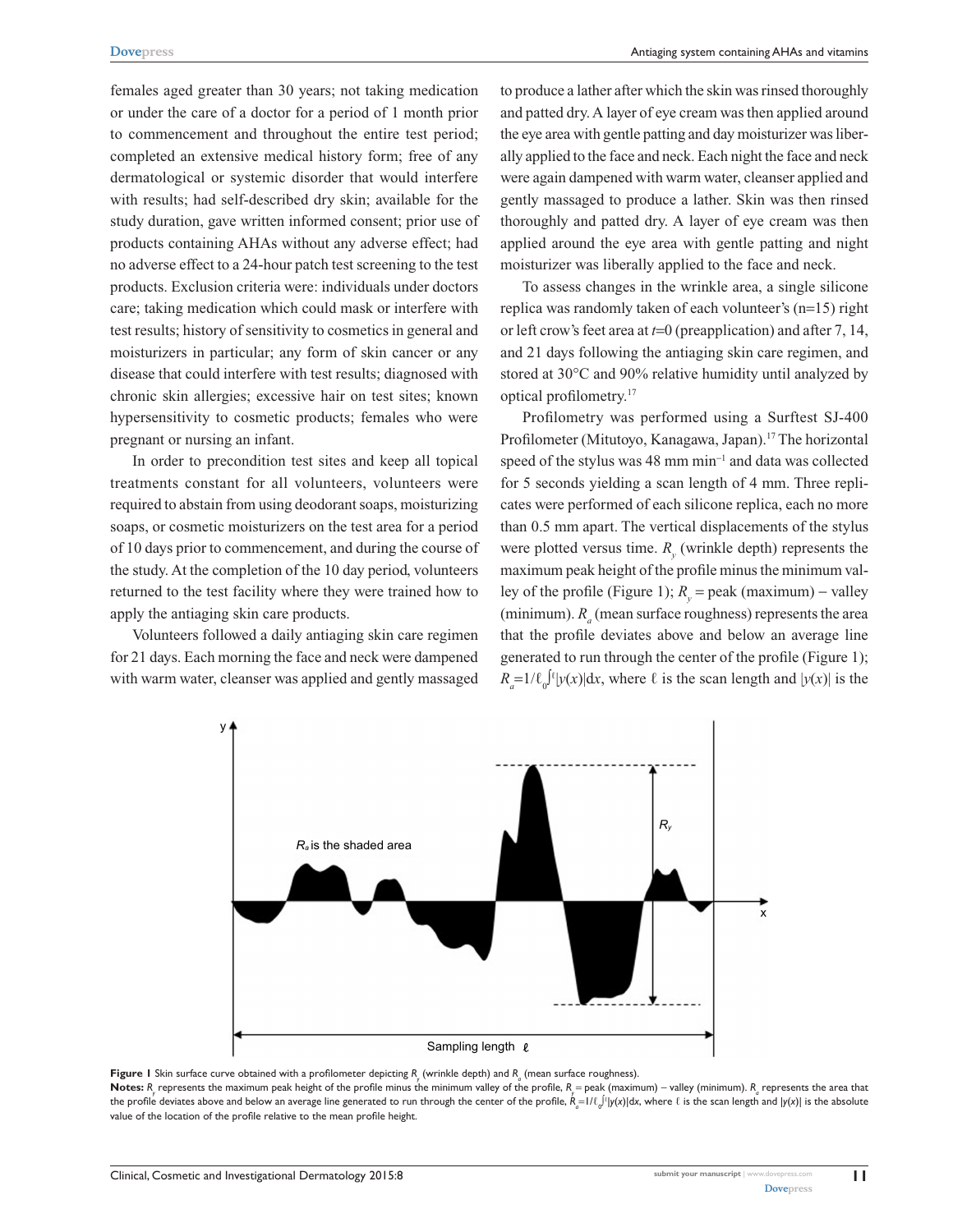absolute value of the location of the profile relative to the mean profile height.

#### Skin elasticity

The same volunteers were used for both the skin profilometry and skin elasticity studies. A Cutometer SEM 575 (Courage and Khazaka Electronic GmbH, Cologne, Germany) was used to measure the elasticity of the skin surface. The measuring principle is based on the suction method.<sup>18</sup> The resistance of the skin to the negative pressure (firmness) and its ability to return into its original position (elasticity) are displayed as curves (Figure 2) in real time during the measurement.

The measuring probe (Mode 1; time/strain) applied a constant suction of 400 bar for 5 seconds followed by a relaxation time of 3 seconds, with one repetition. Before each set of measurements, volunteers were required to equilibrate in a closed environment with a constant temperature (20°C±2°C) and humidity (55%–65% relative humidity). Measurements were taken at *t*=0 (preapplication) and after 7, 14, and 21 days following the antiaging skin care regimen at four different closely adjoining points on the face of each of the 52 volunteers. The cutometer generated a graph depicting immediate deformation or skin extensibility ( $U_e$ ), delayed distension  $(U_{\nu})$ , final deformation  $(U_{\rho})$ , immediate retraction  $(U_{\nu})$ , total recovery  $(U_{a})$ , and residual deformation at the end of measuring cycle (R) (Figure 2). The mechanical parameters *R2*, *R5*, *R6*, and *R7* were subsequently calculated.

*R2* refers to the gross elasticity of the skin including the viscous deformation, and is represented by the ratio of "the ability of redeformation of skin" to "final distension":  $R2 = U_a/U_f^{19}$ The closer the value is to 1 (100%), the more elastic the skin is.



**Figure 2** Skin deformation curve obtained with a cutometer depicting the immediate deformation or skin extensibility ( $U_{\hbox{\tiny e}}$ ), delayed distension ( $U_{\hbox{\tiny v}}$ ), final deformation ( $U_{\hbox{\tiny i}}$ ), immediate retraction  $(U_{\!\scriptscriptstyle\rm p}\!)$ , total recovery  $(U_{\!\scriptscriptstyle\rm a}\!)$ , and residual deformation at the end of the measuring cycle (R).

*R5* refers to the net elasticity of the skin without the viscous deformation and is represented by the ratio of "the immediate retraction" to "immediate distension":  $R5=U_r^{\dagger}U_e^{19}$  The closer the value is to 1 (100%), the more elastic the skin is. *R6* represents the portion of the viscoelasticity on the elastic part of the curve, and is represented by the ratio of "viscoelastic" to "elastic distension":  $R6 = U_v / U_e$ .<sup>19</sup> Since the  $R6$  parameter measures the stretch capacity of the skin, negative values reflect improved skin condition. *R7* refers to recovery after deformation. It is the portion of elasticity compared to the final distension. It is represented by the ratio of "the immediate retraction" to "final distension"  $R7 = U_r^1 U_r^{19}$  The closer the value is to 1 (100%), the more elastic the skin is.

#### Self-assessment questionnaire

Subject self-assessments (Table 1) were made after 7, 14, and 21 days following the antiaging skin care regimen.

#### Statistical analysis

The percentage changes for individual values of different parameters was determined by the following equation: Percentage change =  $[(a - b)/b] \times 100$ , where "*a*" is the individual value of  $R_y$ ,  $R_a$ ,  $R2$ ,  $R5$ ,  $R6$ , or  $R7$  at each individual time point and "*b*" is the corresponding zero-time value. The Student's *t*-test was used to compare the mean values and % change at each time point compared to preapplication. *P*<0.05 was considered statistically significant.

# **Results**

# Skin surface profilometry

Fifty two volunteers completed the study with an average age of 42.4±1.3 years. Just over one-quarter of the volunteers reported a mild transient burning/tingling sensation upon application of products at day 7, which decreased with continued use. Fifteen volunteers were randomly selected for skin surface profilometry of the crow's feet area. Table 2 shows the average values for  $R_{y}$  (wrinkle depth) and  $R_{a}$  (average skin roughness) over time. All 15 volunteers showed significant reduction in both parameters compared to baseline. Figure 3 illustrates the percentage reduction in  $R<sub>y</sub>$  and  $R<sub>a</sub>$  over time. Wrinkle depth (*Ry* ) significantly reduced by 16.4% (*P*=0.0007 versus *t*=0) after 7 days of antiaging skin care treatment, and continued to reduce by 24.1% ( $P \le 0.0001$  versus  $t=0$ ) after 14 days and 32.5% (*P*<0.0001 versus *t*=0) after 21 days. Similarly, average skin roughness  $(R_a)$  significantly reduced by 20.9% (*P*=0.0004 versus *t*=0) after 7 days, and continued to reduce by  $33.8\%$  ( $P < 0.0001$  versus  $t = 0$ ) after 14 days and 42.9% (*P*<0.0001 versus *t*=0) after 21 days.

**12**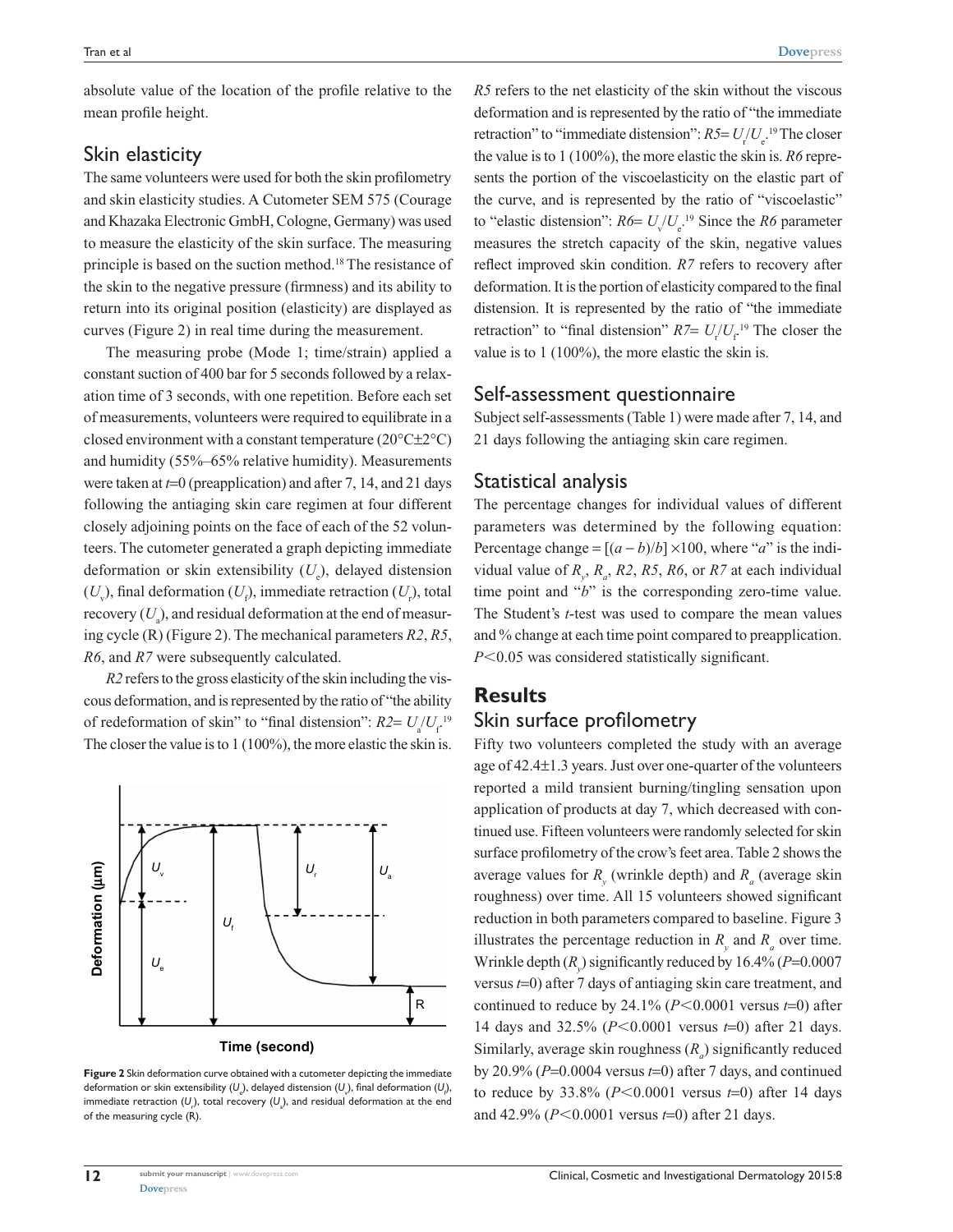| Table I Self-assessment questionnaire showing the percentage of positive responses from volunteers following an antiaging skin care |  |  |  |  |  |
|-------------------------------------------------------------------------------------------------------------------------------------|--|--|--|--|--|
| regimen for 7, 14, and 21 days $(n=52)$                                                                                             |  |  |  |  |  |

| Question                                                          | 7 days | 14 days | 21 days |
|-------------------------------------------------------------------|--------|---------|---------|
| Have you seen a reduction in fine lines?                          | 40.4   | 67.3    | 73.1    |
| Have you seen a reduction in skin pigmentation?                   | 32.7   | 46.2    | 55.8    |
| Have you seen an improvement in the skin firmness of your neck?   | 57.7   | 67.3    | 75.0    |
| Have you seen a reduction in fine lines around your eyes?         | 40.4   | 67.3    | 73.1    |
| Have you seen a reduction in wrinkles?                            | 11.5   | 50.0    | 57.7    |
| Does your skin look rejuvenated?                                  | 78.9   | 82.7    | 90.4    |
| Have you seen an improvement in the skin elasticity of your neck? | 57.7   | 71.2    | 76.9    |
| Have you seen a reduction in wrinkles around your mouth?          | 13.5   | 34.6    | 46.2    |
| Does your skin look younger?                                      | 59.6   | 63.5    | 76.9    |
| Have you seen a reduction in "bags" around your eyes?             | 34.6   | 55.8    | 57.7    |
| Does your skin look regenerated?                                  | 75.0   | 84.6    | 88.5    |
| Do you look more refreshed?                                       | 80.8   | 86.5    | 86.5    |
| Have you seen a reduction in fine lines around your mouth?        | 30.8   | 46.2    | 53.9    |
| Have you seen an improvement in skin appearance around your eyes? | 50.0   | 76.5    | 82.7    |
| Do you look less tired?                                           | 57.7   | 71.2    | 80.77   |
| Have you seen an improvement in skin tone?                        | 57.7   | 76.9    | 84.6    |
| Have you seen a reduction in skin roughness?                      | 78.9   | 84.6    | 88.5    |
| Have you seen an improvement in skin elasticity?                  | 69.2   | 76.9    | 84.6    |
| Does your skin feel rejuvenated?                                  | 78.4   | 86.5    | 88.5    |
| Have you seen an improvement in skin firmness?                    | 67.3   | 80.8    | 84.6    |
| Do you feel younger?                                              | 46.2   | 55.8    | 57.7    |
| Have you seen an improvement in the skin tone of your neck?       | 46.2   | 69.2    | 75.0    |
| Does your skin look more radiant?                                 | 78.9   | 86.3    | 88.2    |
| Have you seen a reduction in wrinkles around your eyes?           | 17.3   | 51.9    | 65.4    |
| Have you seen an improvement in skin clarity?                     | 73.1   | 82.4    | 88.5    |
| Have you seen an improvement in the skin radiance of your neck?   | 50.0   | 64.6    | 75.5    |
| Did you like the texture of each product?                         | 86.3   | 86.5    | 86.5    |
| Do you feel more refreshed?                                       | 75.0   | 82.7    | 86.5    |
| Do you feel more beautiful after regular use of the range?        | 65.4   | 72.6    | 75.0    |
| Have you seen an improvement in skin softness?                    | 82.7   | 92.3    | 92.3    |
| Have you seen a reduction in skin redness?                        | 36.5   | 48.I    | 53.9    |
| Would you recommend this range to your friends?                   | 68.6   | 82.7    | 78.9    |
| Do you look younger?                                              | 48.I   | 61.5    | 71.2    |
| Have you seen an improvement in skin texture?                     | 80.8   | 86.5    | 86.5    |
| Is your complexion more youthful?                                 | 55.8   | 69.2    | 76.9    |
| Have you seen a reduction in puffiness around your eyes?          | 36.5   | 55.8    | 61.5    |
| Have friends commented on the appearance of your skin?            | 30.8   | 50.0    | 57.7    |
| Have you seen a reduction in skin coarseness?                     | 71.2   | 86.5    | 88.5    |
| Does your skin feel regenerated?                                  | 80.4   | 86.5    | 90.2    |
| Have you seen a reduction in dark circles around your eyes?       | 31.4   | 44.2    | 60.0    |
| Does your skin feel rehydrated?                                   | 86.3   | 92.3    | 92.3    |
| Would you continue to use this range if able to?                  | 88.5   | 90.4    | 88.5    |
| Have you seen an improvement in skin smoothness?                  | 84.6   | 90.4    | 90.2    |

**Note:** Relevant performance questions pertaining to skin texture and smoothness are highlighted.

# Skin elasticity

Table 3 shows the average skin elasticity parameters *R2* (gross elasticity), *R5* (net elasticity), *R6* (viscoelastic portion), and *R7* (recovery after deformation) over time for facial skin of all 52 volunteers. Figure 4 illustrates the percentage increase in *R2*, *R5*, and *R7*, and percentage decrease in *R6* over time compared to baseline. *R2* significantly increased by 7.5%  $(P<0.0001$  versus  $t=0$ ) after 7 days of antiaging skin care treatment, and continued to improve by  $10.2\%$  ( $P$ <0.0001)

versus *t*=0) after 14 days and 15.2% ( $P$ <0.0001 versus *t*=0) after 21 days. Similarly, *R5* increased by 9.1% after 7 days  $(P=0.0055$  versus  $t=0$ ), and continued to improve by 11.0% (*P*=0.0072 versus *t*=0) after 14 days and 12.5% (*P*=0.0449 versus *t*=0) after 21 days. *R6* was unchanged, –0.02%  $(P=0.5089$  versus  $t=0$ ), after 7 days, but significantly decreased by 6.9% (*P*=0.0026 versus *t*=0) after 14 days, and 17.7% (*P*,0.0001 versus *t*=0) after 21 days. *R7* increased by 6.2%, 11.3%, and 9.7% after 7, 14, and 21 days, respectively,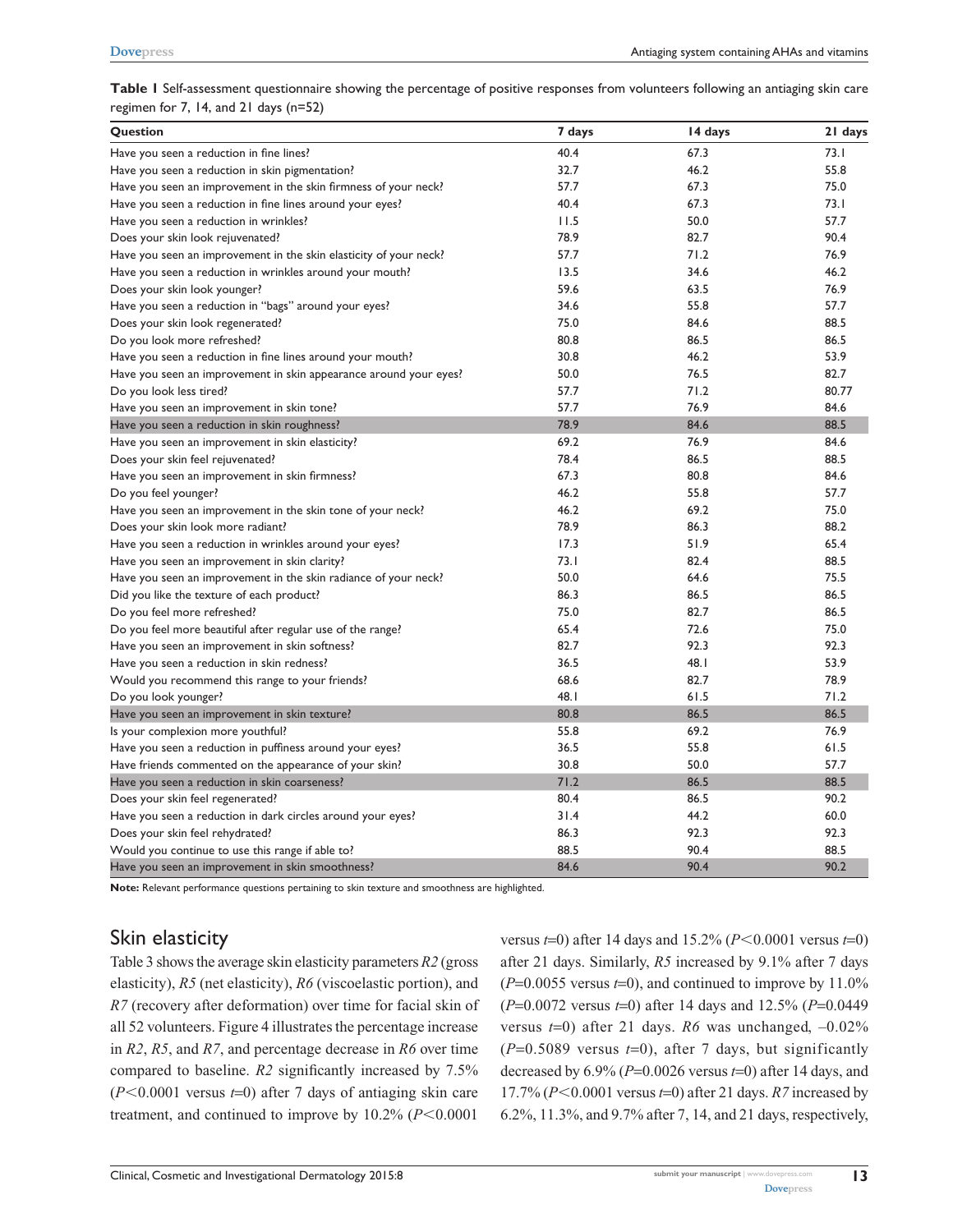|  | Table 2 Characterization of skin surface topography of the |  |  |  |
|--|------------------------------------------------------------|--|--|--|
|  | crow's feet area antiaging                                 |  |  |  |

| <b>Time</b><br>(days) | $R_{v}$ (wrinkle<br>$depth)$ ( $µm)$ | $R_{a}$ (average skin<br>roughness) $(\mu m)$ |  |  |
|-----------------------|--------------------------------------|-----------------------------------------------|--|--|
| 0                     | $37.2 + 2.2$                         | $7.4 \pm 0.6$                                 |  |  |
| 7                     | $30.9 \pm 2.1$ **                    | $5.7 \pm 0.4**$                               |  |  |
| 4                     | $27.9 \pm 1.9^*$                     | $4.8 + 0.4*$                                  |  |  |
| 21                    | $25.1 \pm 2.1*$                      | 4.1 $\pm$ 0.4*                                |  |  |

**Notes:** Parameters *R<sub>y</sub>* (wrinkle depth; μm) and *R<sub>a</sub>* (average skin roughness; μm) were measured by skin surface profilometry at day 0 (pre-application), and following a daily antiaging skin care regimen for 7, 14, and 21 days. Results are presented as mean ± SEM. \**P*,0.0001 versus *t*=0; \*\**P*,0.001 versus *t*=0.

however, this increase was only significant after 14 days (*P*=0.0334 versus *t*=0) and not after 7 (*P*=0.1592 versus *t*=0) or 21 (*P*=0.0933 versus *t*=0) days.

#### Self-assessment questionnaire

All 52 volunteers completed a self-assessment questionnaire involving 44 yes/no responses at days 7, 14, and 21 (Table 1). Four relevant performance questions pertaining to skin texture and smoothness were included and are highlighted in Table 1. 89% volunteers observed a reduction in skin roughness and skin coarseness, while 87% volunteers observed an improvement in skin texture and 90% observed an improvement in skin smoothness after 21 days following the antiaging skin care treatment.

# **Discussion**

Exposure of human skin to UV irradiation leads to physiological and biochemical changes.<sup>1</sup> Photoaged skin is clinically characterized by wrinkles, dryness, inelasticity and irregular pigmentation.3,4 In order to try and reverse these signs of aging, consumers are faced with an ever increasing number



**Figure 3** The percentage reduction in  $R$ <sub>y</sub> (wrinkle depth) and  $R$ <sub>a</sub> (mean surface roughness) versus time (days).

**Notes:** The reduction was determined by skin surface profilometry for the crow's feet area of volunteers following an antiaging skin care regimen for 21 days (n=15). Results are presented as mean ± SEM. \**P*,0.0001 versus *t*=0, \*\**P*,0.001 versus *t*=0. **Abbreviation:** SEM, standard error of mean.

**14**

**Table 3** Characterization of facial skin elasticity antiaging

| <b>Time</b><br>(days) | R2                 | R5                   | R6                 | R7                |
|-----------------------|--------------------|----------------------|--------------------|-------------------|
| 0                     | $0.645 \pm 0.014$  | $0.416 \pm 0.015$    | $0.314 \pm 0.007$  | $0.326 \pm 0.011$ |
| $\overline{7}$        | $0.683 \pm 0.011*$ | $0.444 \pm 0.013**$  | $0.310 + 0.006$    | $0.338 + 0.009$   |
| 14                    | $0.696 \pm 0.001*$ | $0.447 \pm 0.010**$  | $0.287 + 0.007**$  | $0.348 + 0.007**$ |
| 21                    | $0.726 + 0.008*$   | $0.446 \pm 0.011$ ** | $0.254 \pm 0.005*$ | $0.344 + 0.008$   |
|                       |                    |                      |                    |                   |

**Notes:** Parameters *R2* (gross elasticity), *R5* (net elasticity), *R6* (viscoelastic portion) and *R7* (recovery after deformation) (arbitrary units) were calculated by using cutometer at day 0 (pre-application), and following a daily antiaging skin care regimen for 7, 14, and 21 days Results are presented as mean  $\pm$  SEM. \**P*<0.0001 versus *t*=0; \*\**P*,0.05 versus *t*=0.

of over-the-counter (OTC) products, many of which have undergone little to no testing of their efficacy. In Australia, consumer products which are available OTC usually contain up to 20% AHAs, however higher concentrations may be used by doctors, dermatologists, or in salons by trained professionals.20 In this study the biomechanical effects of an antiaging skin care system containing up to 8% AHAs as well as vitamins  $B_3$ , C, and E was examined, although products containing up to 16% AHAs are available in this range.

Characterization of skin surface topography demonstrated a significant improvement compared to baseline of 16.4% for wrinkle depth  $(R<sub>y</sub>)$  of the crow's feet area after only 7 days following the antiaging skin care regimen, which continued to significantly increase to 32.5% improvement after 21 days. Surface roughness  $(R_a)$  also significantly improved compared to baseline by 20.9% after only 7 days, to 42.9% after 21 days. These results were observed by volunteers, with 9 out of 10 women discerning changes in skin texture and smoothness.



**Figure 4** The percentage increase in skin elasticity parameters *R2* (gross elasticity), *R5* (net elasticity), *R6* (viscoelastic portion), and *R7* (recovery after deformation) versus time (days).

**Notes:** The increase was determined by cutometer for facial skin of volunteers following an antiaging skin care regimen for 21 days (n=52). Results are presented as mean ± SEM. \**P*,0.0001 versus *t*=0, \*\**P*,0.05 versus *t*=0. **Abbreviation:** SEM, standard error of mean.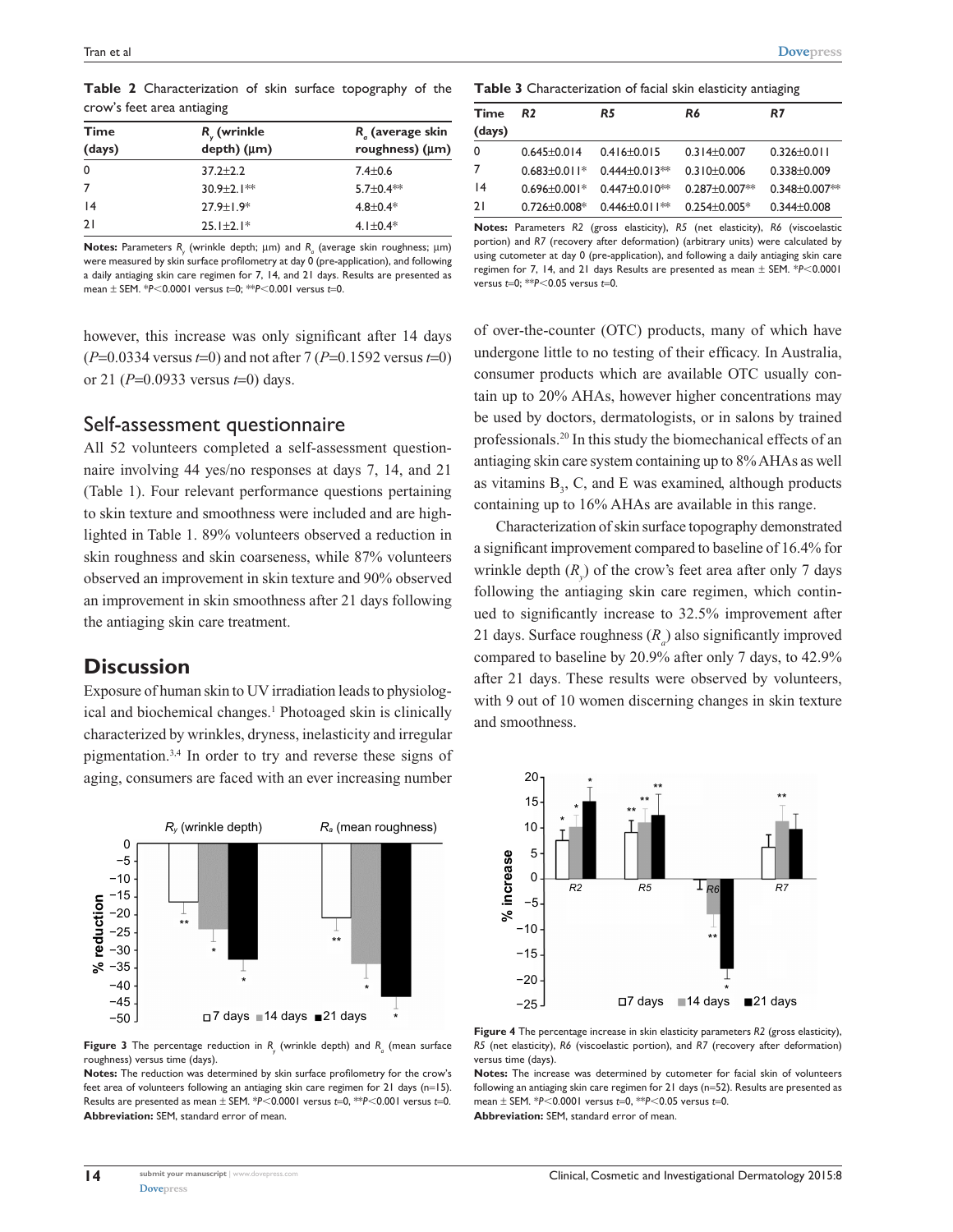Improvements in skin elasticity of facial skin were also found in this study compared to baseline measurements. Specifically, gross elasticity (*R2*) was significantly improved by 7.5% after 7 days, and continued to significantly improve by 15.2% after 21 days. *R2* measures the ability of the skin to return to its original position after deformation and is related to the function of elastic fibers of the skin.<sup>21</sup> Net elasticity (*R5*) was also significantly improved by 9.1% after 7 days, and continued to significantly improve by 12.5% after 21 days. *R5* is the parameter of choice for quantifying skin aging as it represents the elastic recovery (ability of the skin to recover after deformation) independent of skin thickness.<sup>22</sup> Further, the viscoelastic portion (*R6*) was unchanged after 7 days, but was significantly decreased by 17.7% after 21 days. *R6* indicates the relative contribution of viscoelastic plus viscous deformation to elastic deformation of the skin and is attributed to a decrease in the viscosity of interstitial fluid as a result of increased water content and changes in proteoglycan composition and/or structure. The accumulation of water in the dermis diminishes the friction between fibers and facilitates movement of interstitial fluid.<sup>23</sup> Although the increase in recovery after deformation (*R7*) of 9.7% did not reach significance, there was a clear trend which would be expected to reach significance in time.

Formulations containing  $>$  20% AHAs have been used in clinical practice for decades to treat a variety of skin conditions including acne, ichthyosis, keratoses, warts, and psoriasis, and it's efficacy at this concentration in photoaged skin has been reported in a large number of published studies. $24-27$ These formulations are not available OTC, unlike the formulations used in this study. To date, there have only been three clinical studies published showing the effects of AHAs on photoaging at low concentrations, similar to those used in this study. When applied at 8% (glycolic acid or l-lactic acid) for 22 weeks, the majority of patients (76% for glycolic acid; 71% for lactic acid) reported a noticeable improvement in the appearance and smoothness of photoaged skin.28 Treatment with 12% lactic acid for 3 months has been shown to result in increased epidermal and dermal firmness and thickness, and clinical improvement in skin smoothness and the appearance of lines and wrinkles.<sup>29</sup> No dermal changes were observed after treatment with 5% lactic acid, however, similar clinical and epidermal changes were noted.<sup>29</sup> Further, application of 5% glycolic acid cream for 3 months has been shown to improve skin texture and discoloration of photoaged skin.<sup>30</sup> To date there have been no published clinical studies on the effects of AHAs and vitamins on photoaging.

The benefits of AHAs in the antiaging skin system investigated in this study is complemented by the additive effects of vitamin  $B_3$ , for improved skin barrier function and appearance,<sup>12</sup> Vitamin C, to help repair age-related damage<sup>14</sup> and Vitamin E, for minimizing free-radical-induced damage.<sup>16</sup> All products in the range are free of traditional preservatives, alcohol and soap to reduce their irritation potential. Further, the products are noncomedogenic, nonirritating and nonsensitizing to the skin as determined by repeat insult patch tests, and nonirritating to the eyes (data not shown). In addition, the day moisturizer has a broad spectrum SPF of 30+ as sun protection is essential when using a product containing AHAs as these ingredients increase the skin's sensitivity to UV light.

With such high demand, it is no surprise that there are a multitude of antiaging products on the market, making it vital that consumers are aware of what they are buying. No matter what ingredients are used, the efficacy of commercially available OTC antiaging products should be demonstrated,<sup>8</sup> otherwise consumers are simply buying "hope in a jar". For instance, while the commonly used AHAs glycolic acid and lactic acid possess similar efficacy, there may be significant differences in efficacy between retinoids, another popular antiaging ingredient, although all can be claimed as Vitamin A on the product label. For example, retinol lotion has been shown to significantly improve wrinkles, $31$  and synthetic retinyl-*N*-formyl aspartame has also been demonstrated to improve skin roughness and wrinkles.<sup>31</sup> However, studies of retinyl esters, such as retinyl palmitate and retinyl propionate fail to show good efficacy.<sup>31</sup> The most promising retinoid appears to be retinaldehyde, with application resulting in a significant reduction of wrinkles and surface roughness.<sup>32</sup> However, although promising, the efficacy of retinaldehyde is yet to be supported by clinical trials, with only in vitro studies and small scale human trials conducted.<sup>31</sup> Further, tretinoin (retinoic acid or vitamin A acid), the biologically active form, which has been extensively studied and is known to markedly improve the complexion and appearance of wrinkles, is classed as a drug and is not used in OTC products.20

Minimal side effects were observed in this study with just over one-quarter of volunteers reporting a mild transient burning/tingling sensation upon application of products at day 7, which decreased with continued use. This has been observed by others with AHA levels at cosmetic concentrations.<sup>20</sup> Side effects of AHA treatment have been shown in other studies, albeit at higher AHA concentrations, to include dryness, a burning sensation, erythema, or photosensitization, however, studies have shown that AHAs are better tolerated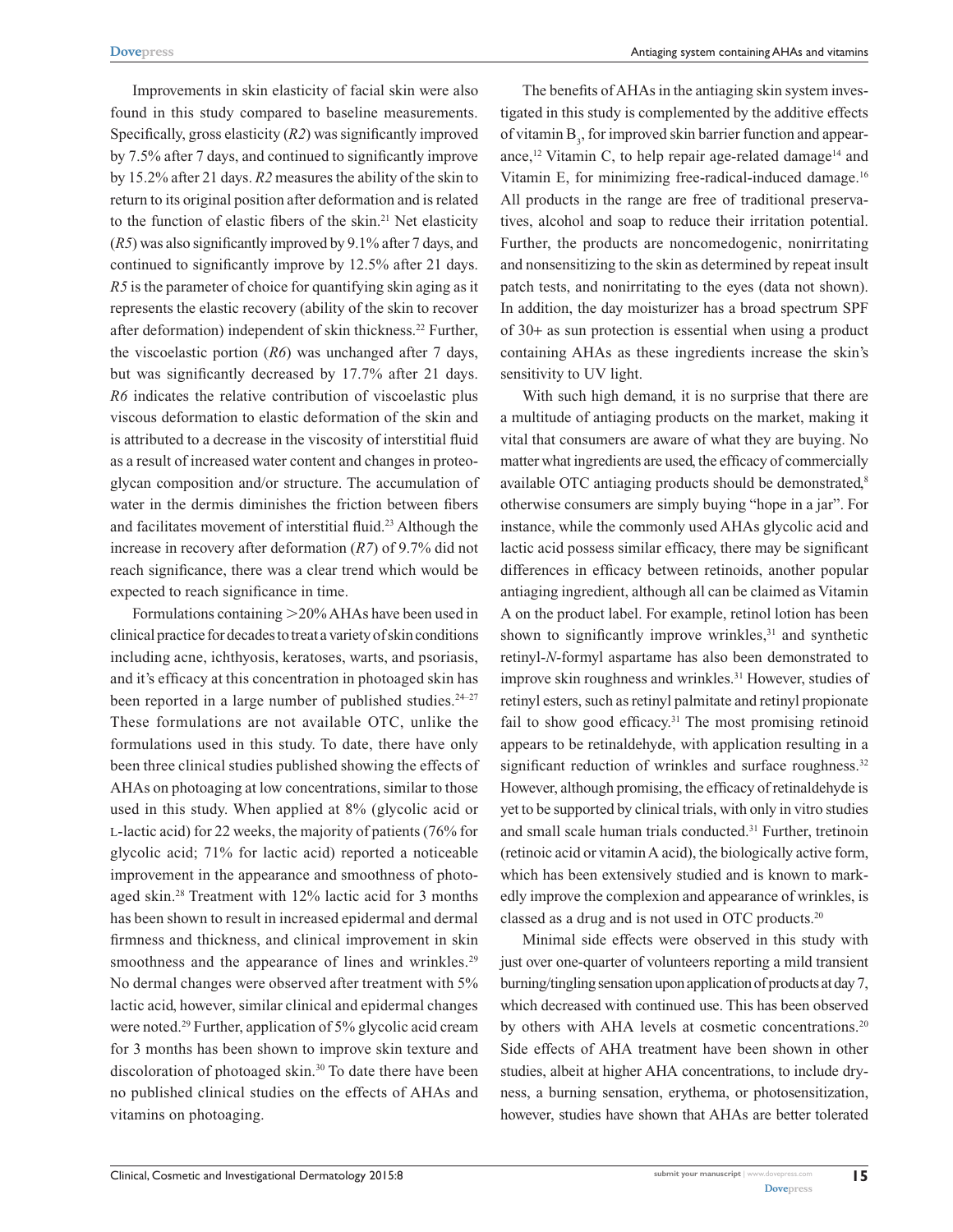that retinoids.33 For example, one questionnaire found that patients receiving topical glycolic acid, who had previously received topical tretinoin preferred treatment with glycolic acid.26

In conclusion, this is the first study to demonstrate that an antiaging skin care system containing AHAs and vitamins significantly improves the biomechanical parameters of the skin including wrinkles and skin texture, as well as elasticity without any significant adverse effects over 21 days compared to baseline measurements. Further improvement of these parameters would be expected with continued use.

# **Acknowledgments**

The authors would like to thank John Staton, Dermatest Pty Ltd for assistance in performing these studies.

#### **Disclosure**

Diana Tran, Joshua P Townley, Tanya M Barnes and Kerryn A Greive are employed by Ego Pharmaceuticals, the sponsor of the study and manufacturer of the Elucent range. The authors report no other conflicts of interest in this work.

#### **References**

- 1. Langton AK, Sherratt MJ, Griffiths CEM, Watson REB. A new wrinkle on old skin: the role of elastic fibres in skin ageing. *Int J Cosmet Sci*. 2010;32(5):330–339.
- 2. Montagna W, Kirchner S, Carlisle K. Histology of sun-damaged humanskin. *J Am Acad Dermatol*. 1989;21(5 Pt 1):907–918.
- 3. Warren R, Gartstein V, Kligman AM, et al. Age, sunlight, and facial skin: a histologic and quantitative study. *J Am Acad Dermatol*. 1991; 25(5 Pt 1):751–760.
- 4. Rokhsar CK, Lee S, Fitzpatrick RE. Review of photorejuvenation: devices, cosmeceuticals, or both? *Dermatol Surg*. 2005;31(9 Pt 2): 1166–1178.
- 5. Cosmeceuticals. US Industry Study with Forecasts for 2015 and 2020. Freedonia Group Inc., 2011. Available from: [http://www.freedoniagroup.](http://www.freedoniagroup.com/brochure/27xx/ 2758smwe.pdf) [com/brochure/27xx/](http://www.freedoniagroup.com/brochure/27xx/ 2758smwe.pdf)2758smwe.pdf. Accessed September 10, 2014.
- 6. Lavker RM, Kaidbey K, Leyden JJ. Effects of topical ammonium lactate on cutaneous atrophy from a potent topical corticosteroid. *J Am Acad Dermatol*. 1992;26(4):535–544.
- 7. Ramos-e-Silva M, Celem LR, Ramos-e-Silva S, Fucci-da-Costa AP. Anti-aging cosmetics: facts and controversies. *Clin Dermatol*. 2013; 31(6):750–758.
- 8. Rivers JK. The role of cosmeceuticals in antiaging therapy. *Skin Therapy Lett*. 2008;13(8):5–9.
- 9. Bernstein EF, Lee J, Brown DB, et al. Glycolic acid treatment increases type I collagen mRNA and hyaluronic acid content of human skin. *Dermatol Surg*. 2001;27(5):429–433.
- 10. Bissett DL, Miyamoto K, Sun P, et al. Topical niacinamide reduces yellowing, wrinkling, red blotchiness, and hyperpigmented spots in aging facial skin. *Int J Cosmet Sci*. 2004;26(5):231–238.
- 11. Bissett DL, Oblong JE, Berge CA. Niacinamide: a B vitamin that improves aging facial skin appearance. *Dermatol Surg*. 2005; 31(7 Pt 2):860–865.
- 12. Matts PJ, Oblong JE, Bissett DL. A review of the range of effects of niacinamide in human skin. *IFSCC Magazine*. 2002;5(4):285–289.
- 13. Fitzpatrick RE, Rostan EF. Double-blind, half-face study comparing topical vitamin C and vehicle for rejuvenation of photodamage. *Dermatol Surg*. 2002;28(3):231–236.
- 14. Sauermann K, Jaspers S, Koop U, Wenck H. Topically applied vitamin C increases the density of dermal papillae in aged human skin. *BMC Dermatol*. 2004;4(1):13.
- 15. Mayer P. The effects of vitamin E on the skin. *Cosmet Toiletr*. 1993;108: 99–109.
- 16. Möller H, Ansmann A, Wallat S. The effects of vitamin E on the skin in topical applications. *Fat Sci Technol*. 1989;91(8):295–305.
- 17. Gassmueller J, Kecskés A, Jahm P. Stylus method for skin surface contour measurements. In: Serup J, Jemec GBE, editors. *Handbook of Non-invasive Methods and the Skin*. Boca Raton, FL: CRC Press; 1995:83–88.
- 18. O'goshi K. Suction cup method for measurement of skin mechanical properties: the cutometer. In: Serup J, Jemec GBE, editors. *Handbook of Non-invasive Methods and the Skin*. Boca Raton, FL: CRC Press; 1995:579–582.
- 19. Akhtar N, Zaman SU, Khan BA, et al. *Calendula* extract: effects on mechanical parameters of human skin. *Acta Pol Pharm*. 2011;68(5): 693–701.
- 20. Huang CK, Miller TA. The truth about over-the-counter topical antiaging products: a comprehensive review. *Aesthetic Surg J*. 2007;27(4): 402–412.
- 21. Dobrev H. In vivo study of skin mechanical properties in Raynaud's phenomenon. *Skin Res Technol*. 2007;13(1):91–94.
- 22. Koch RJ, Cheng ET. Quantification of skin elasticity changes associated with pulsed carbon dioxide laser skin resurfacing. *Arch Facial Plast Surg*. 1999;1(4):272–275.
- 23. Dobrev H. Use of Cutometer to assess epidermal hydration. *Skin Res Technol*. 2000;6(4):239–244.
- 24. Elson ML. Treatment of photoaging-a personal comment and open study of the use of glycolic acid. *J Dermatol Treat*. 1993;4(4):215–218.
- 25. Ditre CM, Griffin TD, Murphy GF, et al. Effects of α-hydroxy acids on photoaged skin: a pilot clinical, histologic, and ultrastructural study. *J Am Acad Dermatol*. 1996;34(2 Pt 1):187–195.
- 26. Moy LS, Murad H, Moy RL. Glycolic acid therapy: evaluation of efficacy and techniques in treatment of photodamage lesions. *Am J Cosmet Surg*. 1993;10(1):9–13.
- 27. Rubino C, Farace F, Dessy LA, et al. A prospective study of anti-ageing topical therapies using a quantitative method of assessment. *Plast Reconstr Surg*. 2005;115(4):1156–1162; discussion 1163–1164.
- 28. Stiller MJ, Bartolone J, Stern R, et al. Topical 8% glycolic acid and 8% L-lactic acid creams for the treatment of photodamaged skin. A double-blind vehicle-controlled clinical trial. *Arch Dermatol*. 1996;132(6):631–636.
- 29. Smith WP. Epidermal and dermal effects of topical lactic acid. *J Am Acad Dermatol*. 1996;35(3 Pt 1):388–391.
- 30. Thibault PK, Wlodarczyk J, Wenck A. A double-blind randomized clinical trial on the effectiveness of a daily glycolic acid 5% formulation in the treatment of photoaging. *Dermatol Surg*. 1998;24(5):573–577; discussion 577–578.
- 31. Zussman J, Ahdout J, Kim J. Vitamins and photoaging: do scientific data support their use? *J Am Acad Dermatol*. 2010;63(3):507–525.
- 32. Saurat JH, Didierjean L, Masgrau E, et al. Topical retinaldehyde on human skin: biologic effects and tolerance. *J Invest Dermatol*. 1994;103(6):770–774.
- 33. Dreno B, Fischer T, Perosino E, et al. Management of skin ageing: how to combine cosmetic procedures. *Eur J Dermatol*. 2008;18(4):444–451.

**16**